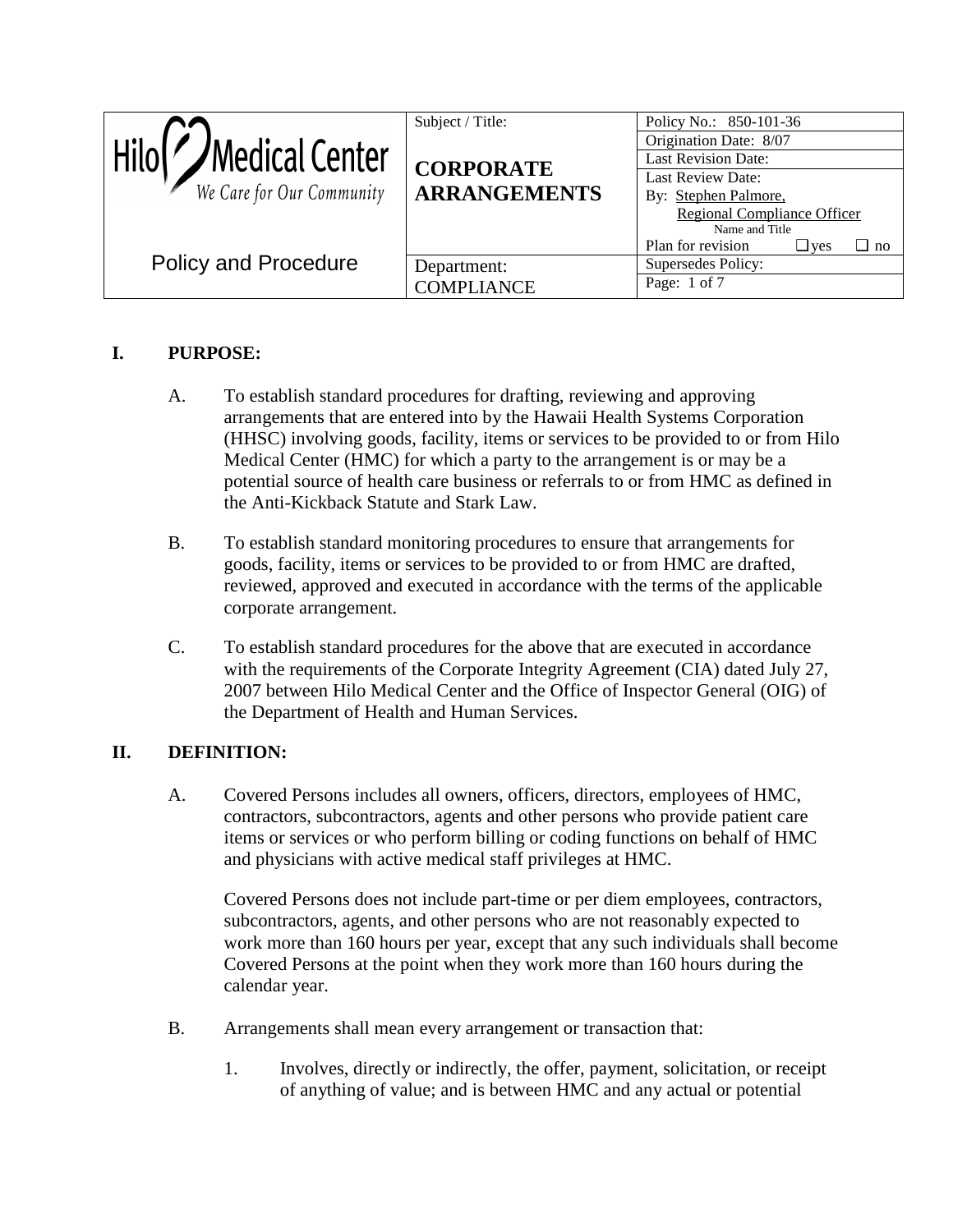| Subject: CORPORATE ARRANGEMENTS | Policy No. 850-101-36 |
|---------------------------------|-----------------------|
| Department: COMPLIANCE          | Page: $2$ of $7$      |
| Origination Date: 8/07          | Last Revision:        |

source of health care business or referrals to HMC or any actual or potential recipient of health care business or referrals from HMC. The term "source" shall mean any physician, contractor, vendor, or agent and the term "health care business or referrals" shall be read to include referring, recommending, arranging for, ordering, leasing, or purchasing of any good, facility, item, or service for which payment may be made in whole or in part by a federal health care program; or

- 2. Is between HMC and a physician (or a physician's immediate family member (as defined at 42 C.F.R. § 411.351)) who makes a referral (as defined at 42 U.S.C. § 1395nn(h)(5)) to HMC for designated health services (as defined at 42 U.S.C. § 1395nn(h)(6)).
	- a. A physician's immediate family member includes a husband or wife; birth or adoptive parent, child, or sibling; stepparent, stepchild, stepbrother, or stepsister; father-in-law, mother-in-law, son-in-law, daughter-in-law, brother-in-law, or sister-in-law; grandparent or grandchild; and spouse of a grandparent or grandchild (42 C.F.R. § 411.351).
	- b. Referrals are defined as the request by a physician for the item or service, including the request by a physician for a consultation with another physician (and any test or procedure ordered by, or to be performed by (or under the supervision of) that other physician) or the request or establishment of a plan of care by a physician which includes the provision of the designated health service (42 U.S.C. § 1395nn(h)(5)).
	- c. Designated health services include: clinical laboratory services; physical therapy services; occupational therapy services; radiology services (including magnetic resonance imaging, computerized axial tomography scans, ultrasound services, and nuclear medicine and supplies); radiation therapy services and supplies (including nuclear medicine and supplies); durable medical equipment and supplies; parenteral and enteral nutrients, equipment, and supplies; prosthetics, orthotics, and prosthetic devices and supplies; home health services; outpatient prescription drugs and inpatient and outpatient hospital services (42 U.S.C. § 1395nn(h)(6)).
- C. Corporate arrangements include arrangements that are drafted and executed by HHSC involving goods, facility, items or services that are provided to or from HMC.
- D. Ineligible Person shall include an individual or entity who: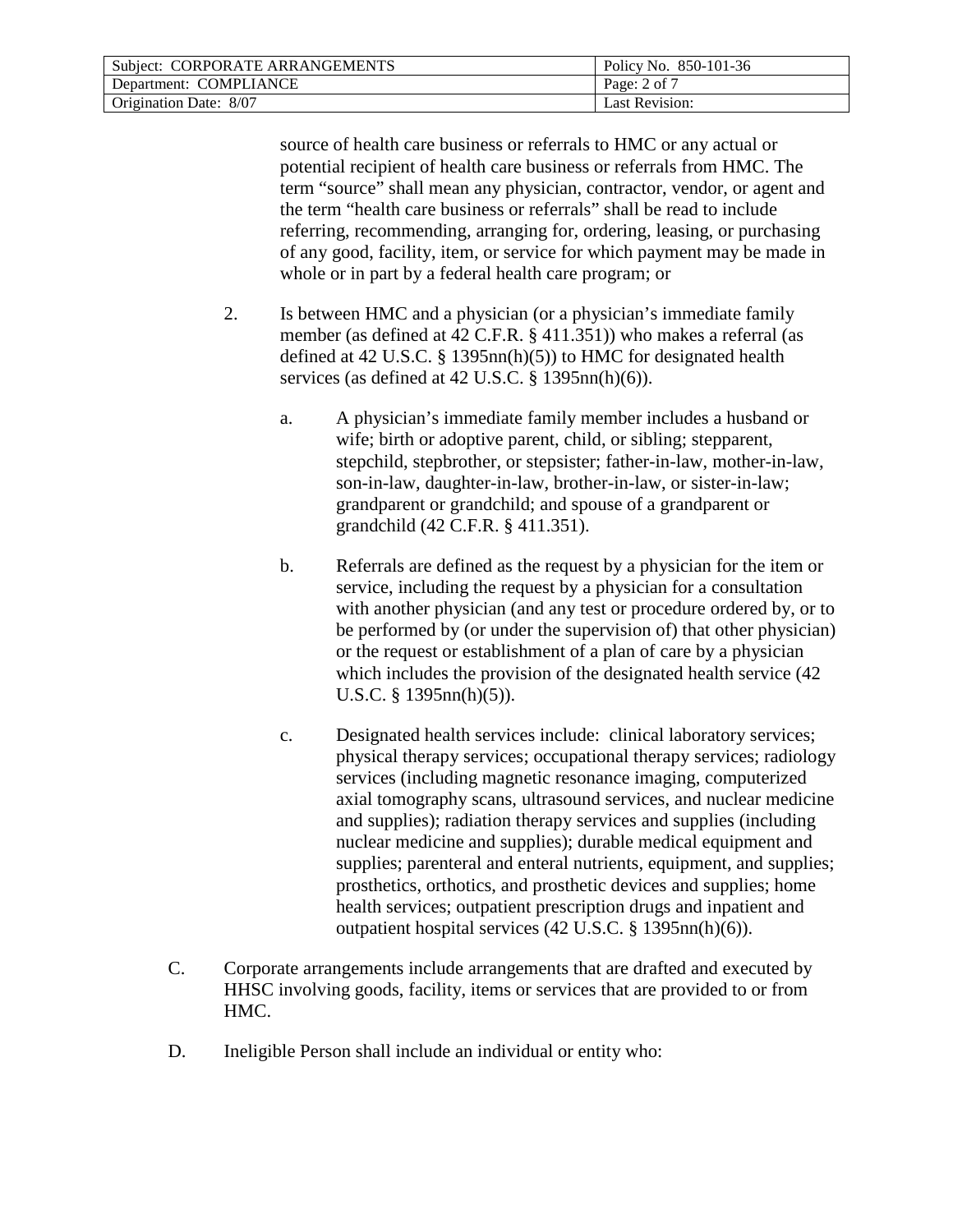| Subject: CORPORATE ARRANGEMENTS | Policy No. 850-101-36 |
|---------------------------------|-----------------------|
| Department: COMPLIANCE          | Page: 3 of 7          |
| Origination Date: 8/07          | <b>Last Revision:</b> |

- 1. Is currently excluded, debarred, suspended, or otherwise ineligible to participate in the federal health care programs or in federal procurement or nonprocurement programs; or
- 2. Has been convicted of a criminal offense that falls within the ambit of 42 U.S.C. § 1320a-7(a), but has not yet been excluded, debarred, suspended, or otherwise declared ineligible.
- E. Exclusion Lists identify Ineligible Persons and include:
	- 1. The HHS/OIG List of Excluded Individuals/Entities (available through the Internet at http://www.oig.hhs.gov); and
	- 2. The General Services Administration's List of Parties Excluded from Federal Programs (available through the Internet at http://www.epls.gov).
- F. A federal health care program includes any plan or program that provides health benefits, whether directly, through insurance, or otherwise, which is funded directly, in whole or in part, by the United States Government or a state health care program. Examples of federal health care programs are Medicare, Medicaid, Tricare and the Veterans programs.
- G. 42 U.S.C. § 1320a-7(a) mandates exclusion for the following criminal offenses and are included on the HHS/OIG List of Excluded Individuals/Entities:
	- 1. Conviction of healthcare related crimes;
	- 2. Conviction relating to patient abuse or neglect;
	- 3. Felony conviction relating to healthcare fraud; or
	- 4. Felony conviction relating to controlled substances.

## **III. POLICY:**

- A. HMC shall monitor the activities performed by HHSC to ensure that all arrangements involving goods, facility, items or services to be provided to or from HMC are drafted, reviewed, approved and executed in accordance with the requirements of the Corporate Integrity Agreement (CIA) dated July 27, 2007 between Hilo Medical Center and the Office of Inspector General (OIG) of the Department of Health and Human Services. This includes the following:
	- 1. All corporate arrangements involving services or items to be provided to HMC will comply with state and federal rules and regulations including the Anti-Kickback Statute and the Stark Law.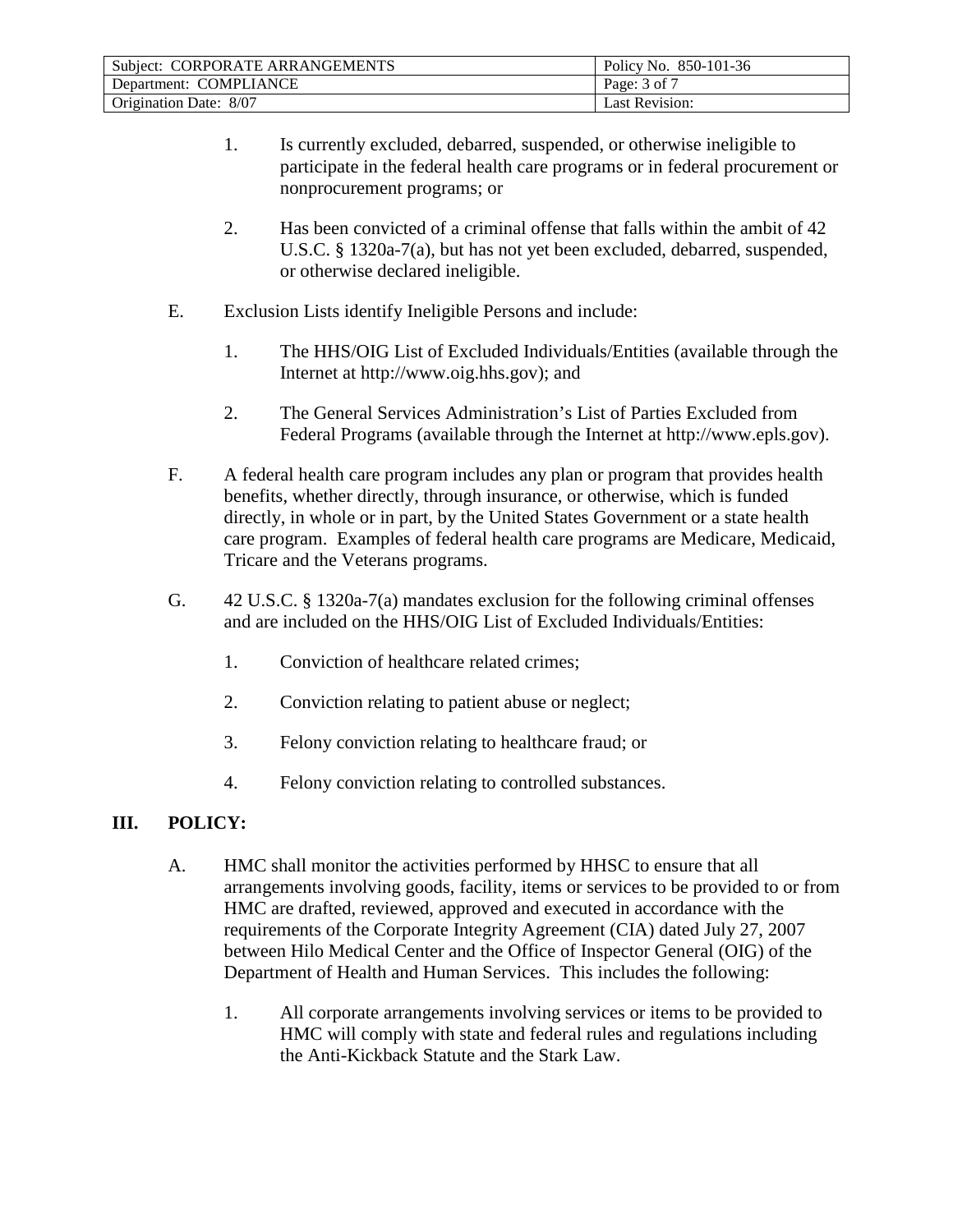| Subject: CORPORATE ARRANGEMENTS | Policy No. 850-101-36 |
|---------------------------------|-----------------------|
| Department: COMPLIANCE          | Page: $4$ of 7        |
| Origination Date: 8/07          | Last Revision:        |

- 2. Corporate arrangements are in writing and undergo legal review and approval by HHSC and/or HMC legal counsel with knowledge of the appropriate state and federal rules and regulations to ensure that the arrangement does not violate the Anti-Kickback Statute and Stark Law
- 3. Corporate arrangements will include a certification by the parties to the arrangement that the parties shall not violate the Anti-Kickback Statute and Stark Law with respect to the performance of the arrangement.
- 4. Corporate arrangements will include a requirement that Covered Persons will immediately notify HHSC of any exclusion, debarment, suspension or other ineligibility to participate in the federal health care programs or in federal procurement or nonprocurement programs or of any conviction of a criminal offense that falls within the ambit of 42 U.S.C. § 1320a-7(a) but has not yet been excluded, debarred, suspended, or otherwise declared ineligible. Refer to Policy No.: 850-101-25 Screening and Removal of Ineligible Persons for the exclusion lists.
- 5. Covered Persons shall comply with HMC's compliance program including any training requirements. Refer to Policy No.: 850-101-21 Compliance Training Program for a description of the training requirements.
- 6. Payments related to corporate arrangements involving services or items provided to HMC are processed only upon review and approval by HMC that the services and items were provided in accordance with the applicable corporate arrangement.
- B. If HMC identifies that a corporate arrangement involving services or items to be provided to or from HMC do not satisfy all of the requirements stated in the CIA dated July 27, 2007 between HMC and the OIG, HMC shall notify HHSC that HMC shall be excluded as a party to the corporate arrangement.
- C. Information pertaining to all HMC arrangements will be entered by HMC into the HMC Arrangements Tracking Database. To accomplish this, HMC requires that HHSC provide the following information on corporate arrangements involving HMC:
	- 1. Timely communication of arrangement information prior to contract execution.
	- 2. Hard copies of the executed corporate arrangements and any supporting and monitoring documentation.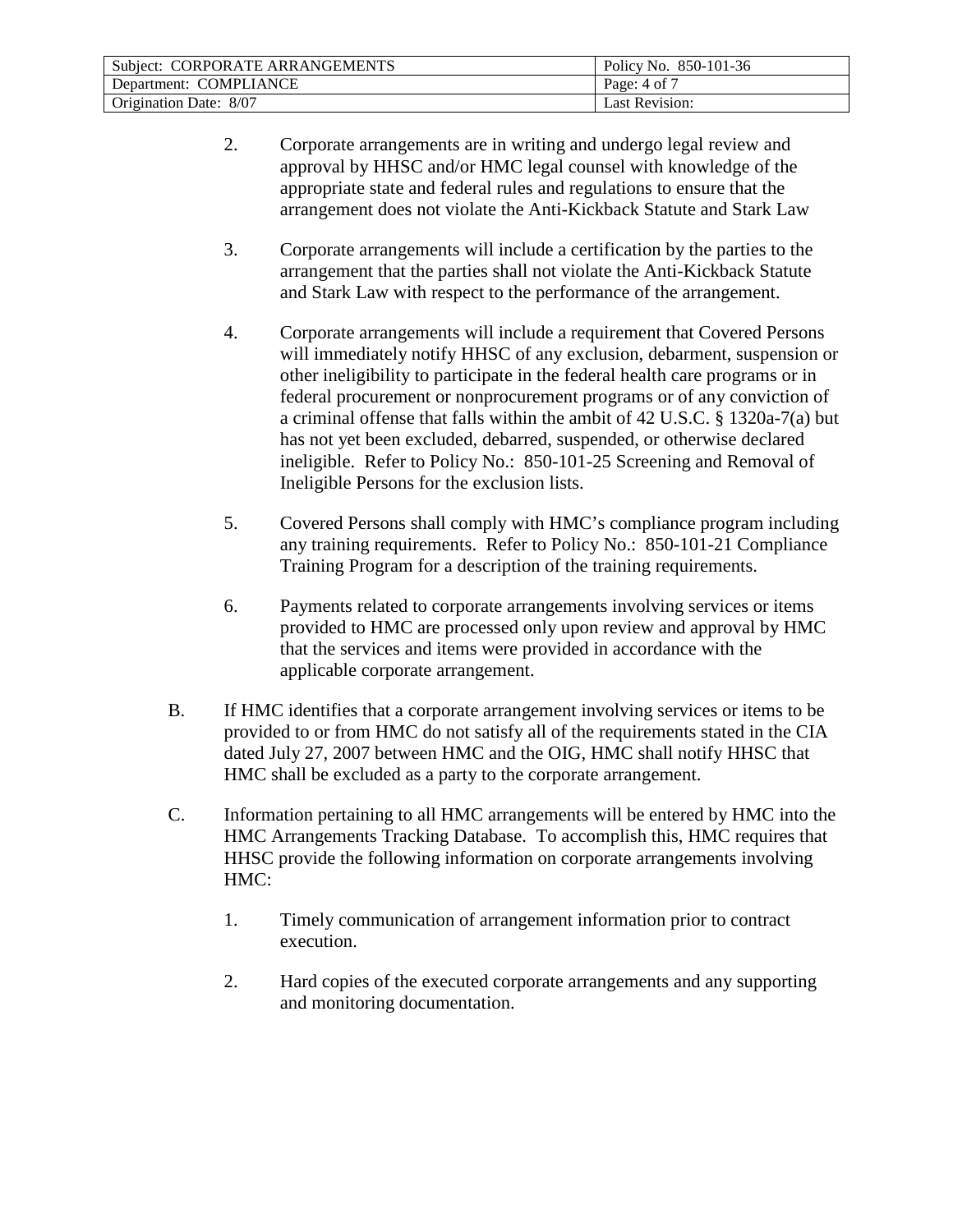| Subject: CORPORATE ARRANGEMENTS | Policy No. 850-101-36 |
|---------------------------------|-----------------------|
| Department: COMPLIANCE          | Page: 5 of 7          |
| Origination Date: 8/07          | Last Revision:        |

## **IV. PROCEDURE:**

- A. Creating or Renewing Corporate Arrangements
	- 1. When HHSC creates or renews corporate arrangements that involve goods, facility, items or services to be provided to or from HMC, HMC will monitor HHSC activities to verify that the following are completed:
		- a. Certification that:
			- i. HMC needs the items and/or services to function properly.
			- ii. The amount(s) that HMC will purchase are reasonable.
			- iii. The price(s) that HMC will pay are reasonable and approximate the fair market value of what HMC is receiving in return.
			- iv. The pricing in the Arrangement is accurate; there are no unwritten "side deals."
			- v. The vendor did not offer or pay, or solicit or accept, any kickbacks or improper inducements.
			- vi. No one acting on behalf of HMC offered or paid, or solicited or accepted, any kickbacks or improper inducements.
			- vii. The price HMC will pay is not conditioned on receiving any other business or referrals from the vendor.
			- viii. The price HMC will pay is not conditioned on sending any other business or referrals to the vendor.
			- ix. HMC is not entering this Arrangement to induce or reward referrals.
		- b. All parties to the corporate arrangement have been screened against the Exclusion Lists and were not identified as Ineligible Persons.
		- c. A written review and approval process for all corporate arrangements including legal review and approval by HHSC legal counsel and/or HMC legal counsel with knowledge of the appropriate state and federal rules and regulations to ensure that the arrangement does not violate the Anti-Kickback Statute and Stark Law.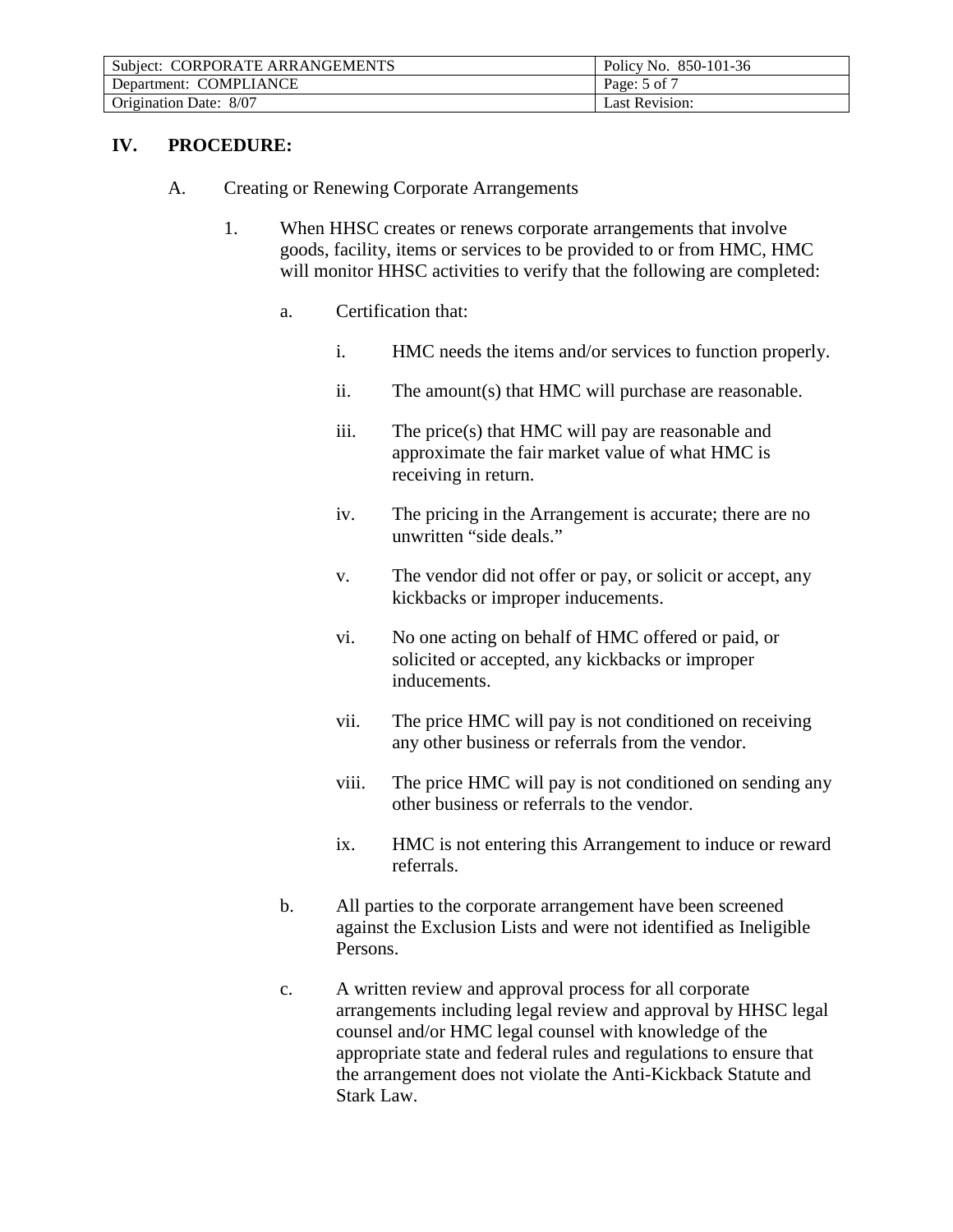| Subject: CORPORATE ARRANGEMENTS | Policy No. 850-101-36 |
|---------------------------------|-----------------------|
| Department: COMPLIANCE          | Page: 6 of 7          |
| Origination Date: 8/07          | Last Revision:        |

- d. The corporate arrangement is in writing, signed by all parties, and includes the following terms:
	- i. Covered Persons shall comply with HMC's compliance program including any training if required. Refer to Policy No.: 850-101-21 Compliance Training Program for a description of the training requirements.
	- ii. Certification by the parties to the arrangement that the parties shall not violate the Anti-Kickback Statute and Stark Law with respect to the performance of the arrangement.
	- iii. A requirement that Covered Persons will immediately notify HHSC of any exclusion, debarment, suspension or other ineligibility to participate in the federal health care programs or in federal procurement or nonprocurement programs or of any conviction of a criminal offense that falls within the ambit of 42 U.S.C. § 1320a-7(a) but has not yet been excluded, debarred, suspended, or otherwise declared ineligible. Refer to Policy No.: 850-101-25 Screening and Removal of Ineligible Persons for the exclusion lists.
- e. A copy of the HMC Code of Conduct and Anti-Kickback Statute and Stark Law policies and procedures have been provided to each party of the arrangement.
- f. A copy of the signed contract with the supporting documentation (e.g., FMV analysis, contract routing sheet, etc.) has been provided to the HMC Senior Contract Manager.
- g. The executed contract and any supporting documents (e.g. FMV analysis, contract routing sheet, Officer Certification Form) is retained for at least four years as stated in the CIA or longer if otherwise required by state or federal law or HHSC's or HMC's policies.
- 2. The HMC Senior Contract Manager enters the executed contract information into the HMC Arrangement Tracking Database.
- 3. If the HMC Senior Contract Manager or other HMC staff identifies an issue with the contract or other compliance concerns, the HMC Compliance Officer is notified. The HMC Compliance Officer or designee conducts an investigation. Refer to HMC Policy No.: 850-101- 26 Investigation of Suspected Violations and Appropriate Resolution.